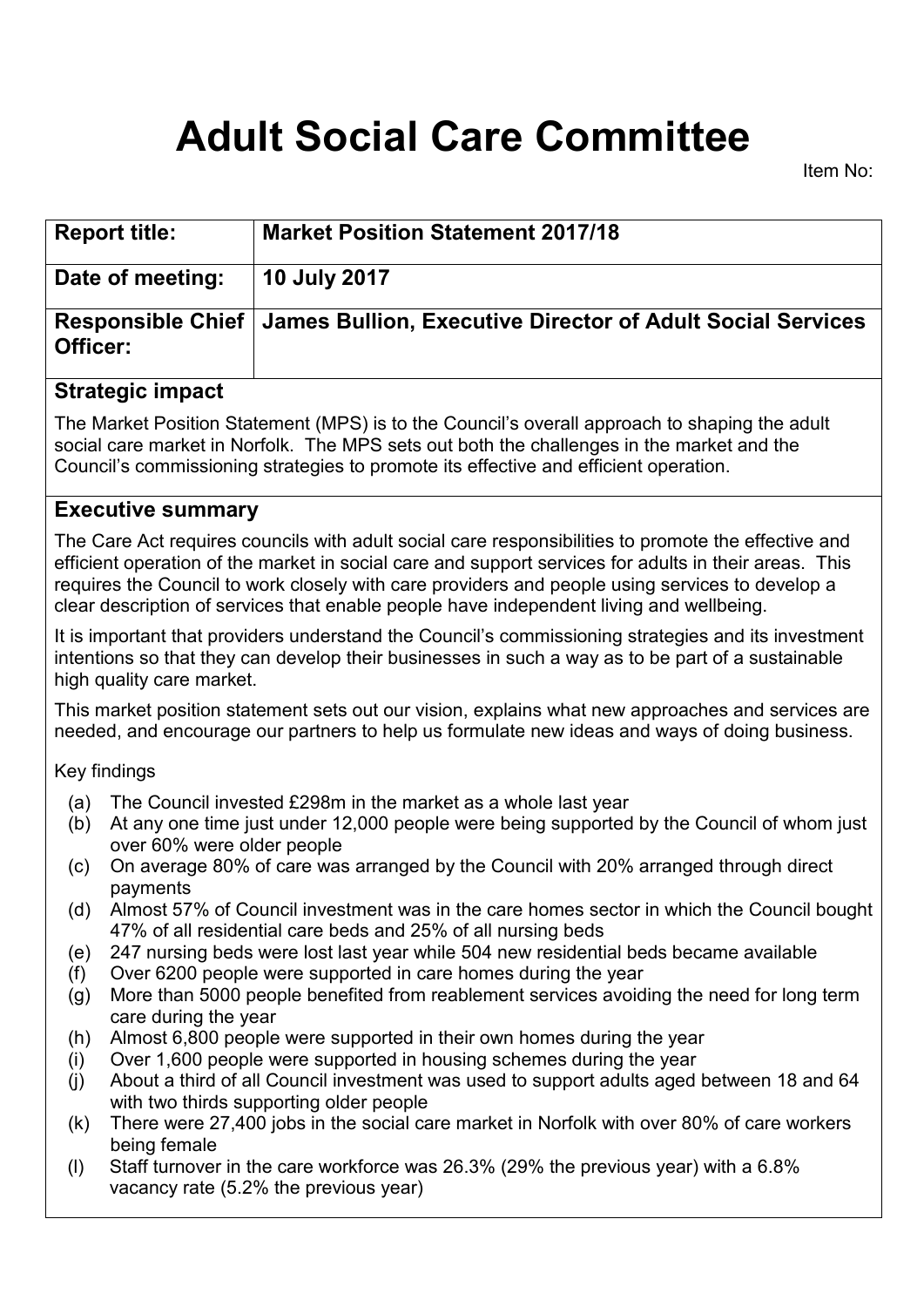#### **Recommendations:**

**The Committee is asked to consider and approve the draft Norfolk Adult Social Care Market Position Statement 2017/18.**

#### **1. Background**

- 1.1 The Care Act (2014) introduced new duties for local authorities to facilitate and shape a diverse, sustainable and quality market, emphasising that local authorities have a responsibility for promoting the wellbeing of the whole local population, not just those whose care and support they currently fund. This is known as market shaping.
- 1.2 The MPS is a key document to support the Council's market shaping responsibilities. The Council, as a strategic commissioner of services, wishes to forge a new relationship with partners to benefit all who need care in our authority. By stimulating a vibrant, diverse and integrated market for care and support, we can offer people a real choice in how and where they receive care and support, and enhance individual and community independence. This may come from existing partner organisations, from those who do not currently work in the area, or from new start-ups.
- 1.3 The Market Position Statement for 2017/18 builds on the format of the 2016/17 MPS, which was developed in consultation with the market and has been well received by providers. The evidence provided in the document and the reports it links to will help the Council and its partners take a strategic approach to understanding and meeting local need for social care and support. We also recognise that health and social care partners actively contribute towards economic growth in Norfolk and create significant employment opportunities for Norfolk citizens.
- 1.4 The Market Position Statement contains some market opportunities for partners, but is not a comprehensive list of all developments taking place. It is instead intended to help identify what the future demand for care and support might look like and to act as a starting point for discussions between the local authority and those who provide services, in particular voluntary and community sector organisations, small and medium sized enterprises (SMEs), and entrepreneurs.

# **2. The Market Position Statement 2017/18**

- 2.1 The MPS sets out for providers of care and support detailed information on the current context in Norfolk for delivering care and support services, providing detail on the Sustainability and Transformation Plan (STP), Promoting Independence and Norfolk's changing approach to social work to help people think about their strengths and develop strategies for promoting their own wellbeing and independence.
- 2.2 The document clearly shows the current levels of investment in care services and proposals for future investment, including an indication to the market on the Councils' proposals for the additional social care funding and its focus on the three priority areas:
	- a) **Protection of social care** maintaining social care services
	- b) **Sustaining social care** focus on the market and securing supply and workforce
	- c) **Investing and improving social care** support health functions in discharging their duties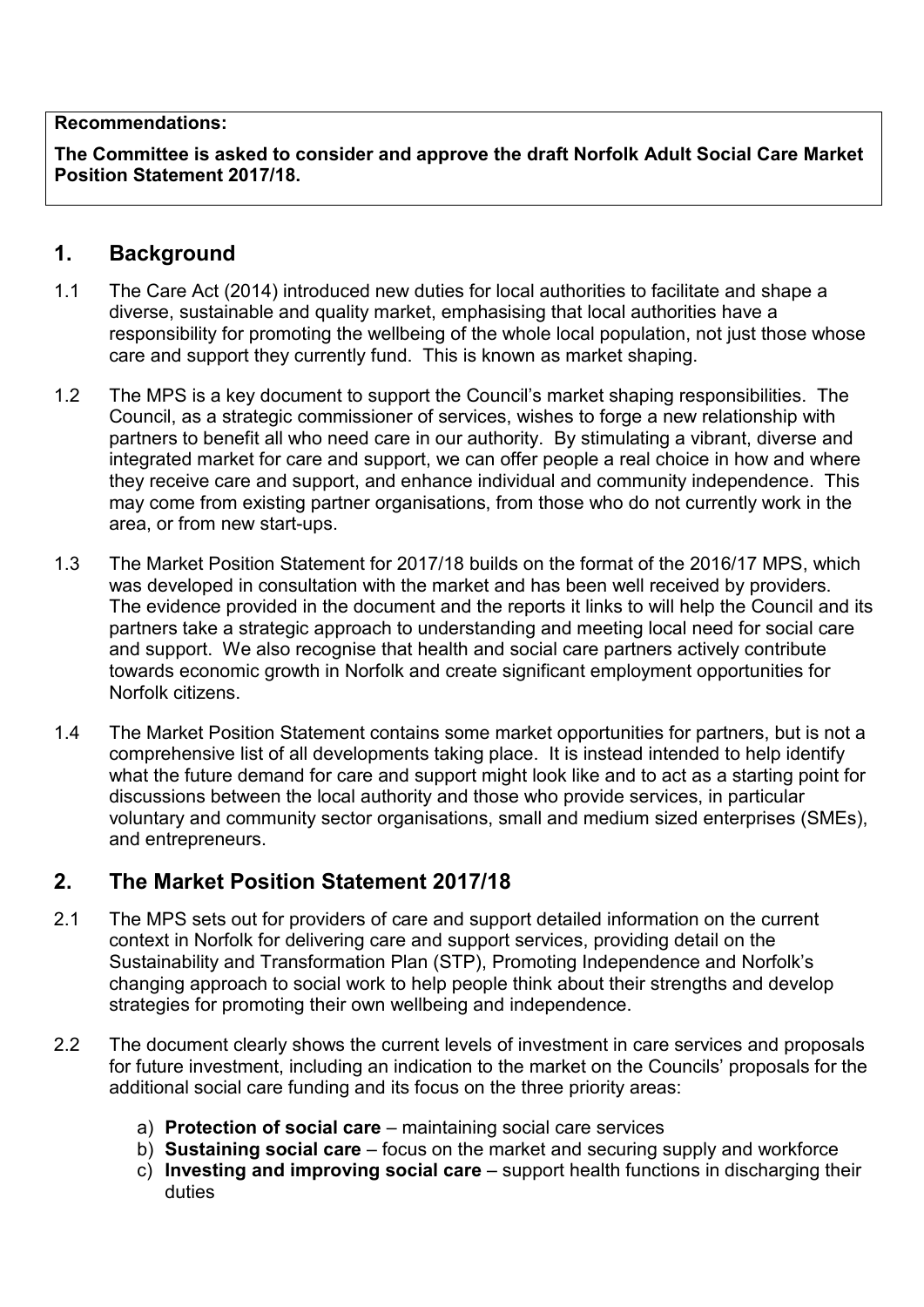- 2.3 There is detailed information on the care and support workforce, the challenges that the sector faces and the work that the Council has undertaken in partnership with the market to identify and begin to address some of the key issues such as recruitment.
- 2.4 The Annual Quality Report which incorporates Care Quality Commission ratings for care providers, provides a detailed picture of our quality priorities in the Norfolk care market, and is a key source for the MPS. It is important providers understand and share the aspiration for excellent quality services and are able assess the overall quality picture in Norfolk.
- 2.5 We are currently engaged in widespread and detailed integration work with the various facets of the NHS to ensure an improved pathway for citizens requiring health and social care services. The MPS describes our approach to integrated care in each of the CCG areas by reference to the Better Care Fund plans and priorities.
- 2.6 The MPS provides a detailed analysis of all of the major market sectors highlighting the key changes and developments we want to see and the way in which we intend the shape of these markets to change to support our Promoting Independence strategy.
- 2.7 The MPS can be printed but has been designed to be read in an electronic format with web links to key information sources enabling providers to access the most up to date information. This includes a link to the newly developed interactive Market Intelligence Tool. This will enable providers to access information about the market to support their business development and has been developed with providers.

# **3. Financial Implications**

3.1 There are no direct financial implications in publishing the Market Position Statement the costs of which are contained within existing budgets.

#### **4. Issues, Risk and Innovation**

- 4.1 The Promoting Independence strategy is key to achieving a reimagined Norfolk in respect of adult social care. The strategy requires fundamental changes in the way we go about the business of adult social care including social care and commissioning practice, the way in which care providers adjust to new models of care and the way in which consumers of care services support their own independence.
- 4.2 This means a greater focus on managing the demand for care through early intervention and support, a greater focus on reablement and the restoration of independence, ensuring that people with longer term conditions can be supported in their own homes and communities longer and less reliance on long term residential care.
- 4.3 The care market faces unprecedented competition for labour operating as a minimum wage economy, creating a risk of market failure and the inability of the market to support the wider integrated health and social care system. The MPS supports the multiple strands of our work with the market to manage these risks.

# **5. Summary**

5.1 In this context, we see this market position statement as an increasingly vital part of our relationship with the care and support sector – to set out our long-term vision for the future of adult social services in Norfolk, explain what new approaches and services are needed, and encourage our partners to help us formulate new ideas and ways of doing business. By